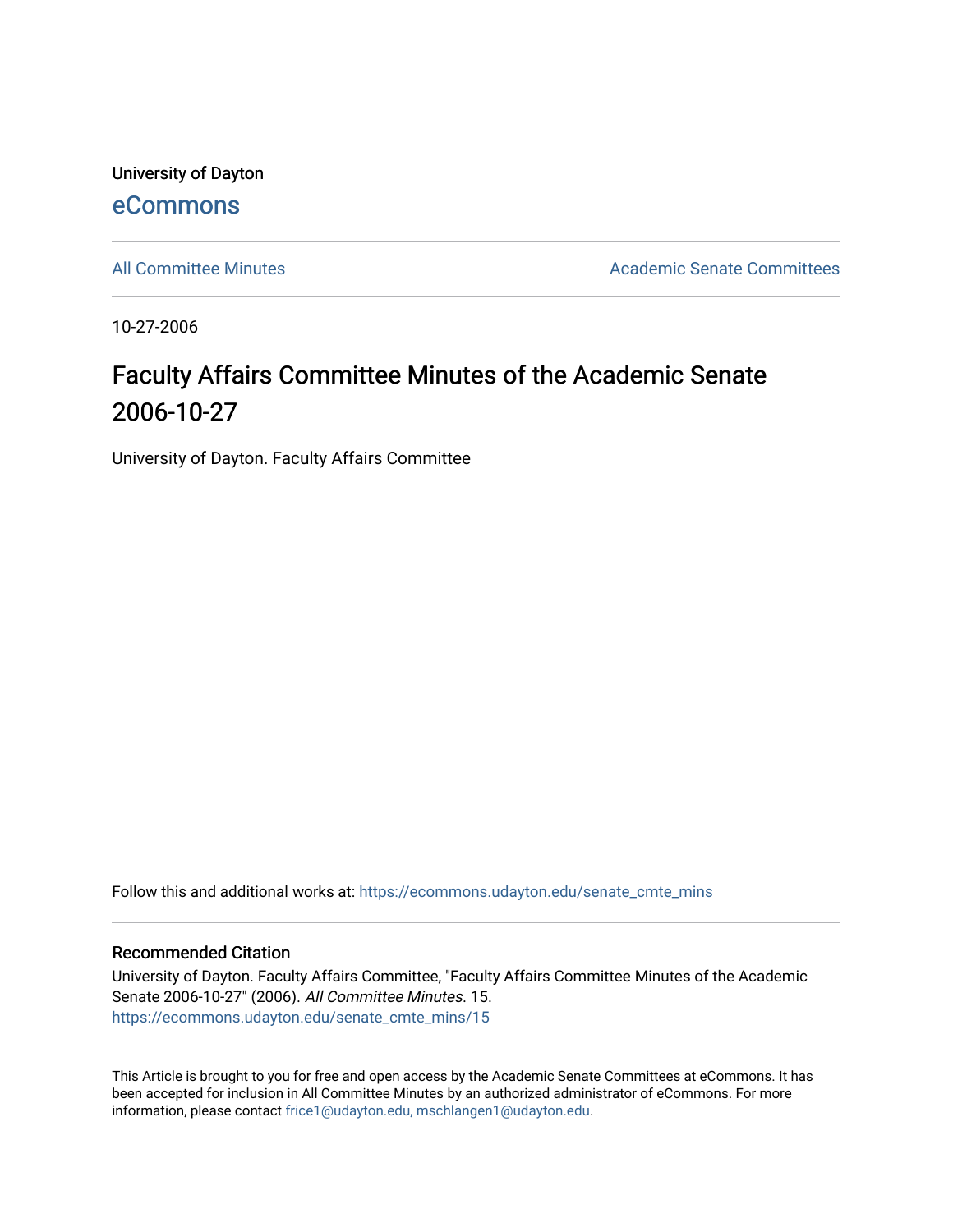FACAS Meeting 10/27/06

Present: D. Biers, P. Johnson, C. Phelps (chair), T. Lasley, E., Gustafson, B. John, B. Turk, M. Schmitz

Absent: A. Abueida , A. Crowe, L. Hausmann, L. Kloppenberg, G. Doyle, J. Farrelly

The committee continued discussion of the Promotion and Tenure document (DOC 1-06-10). See appendix for working document.

The committee was updated regarding the meeting of Joe Untener, associate Provost with the Senate president (D. Biers), the P&T policy chair (T. Lasley), and the committee chair (C. Phelps). Lasley reviewed the majors issues raised in of the open forum at the Senate meeting of 10/13. These include the following:

- $\bullet$  tenure/promotion issue the issue of whether tenure only occurs at the time of or following promotion
- the role of the P&T committee in relation to the Faculty Hearing Committee on Academic Freedom and Tenure and the Faculty Grievance Committee
- the issue of substantive appeals and the P&T committee's role

The committee discussed the status of the document and decided that at this point, it will remain in the Senate. The P&T policy revision committee will act as advisors and provide input to the FACAS, particularly regarding wording, but they will not longer hold primary responsibility for further development or changes in the document. Thus, the FACAS will retain responsibility for the document, receiving input from the P&T policy revision committee and the other standing committees of the Senate.

The committee discussed the issue of "tying" promotion and tenure together and whether that question should be posed to the faculty for vote prior or coincident to the P&T document. It also discussed the relation of the Faculty Hearing Committee on Academic Freedom and Tenure and the Faculty Grievance Committee to the newly proposed committee.

Lasley will meet again with the P&T policy revision committee to discuss the substantive appeals process and the relation of the Faculty Hearing Committee on Academic Freedom and Tenure and the Faculty Grievance Committee to the newly proposed committee.

Open forums on the document will be held on Tuesday 10/31 on Wednesday 11/1 to received further input from the university.

The next FACAS meeting will be held on 11/03 at 3:00 in SJ 325. Joe Untener will discuss the background check policy and present the release form that is to be used. The committee will continue discussions of the P&T document and feedback provided from the open forums.

Respectfully submitted by C. Phelps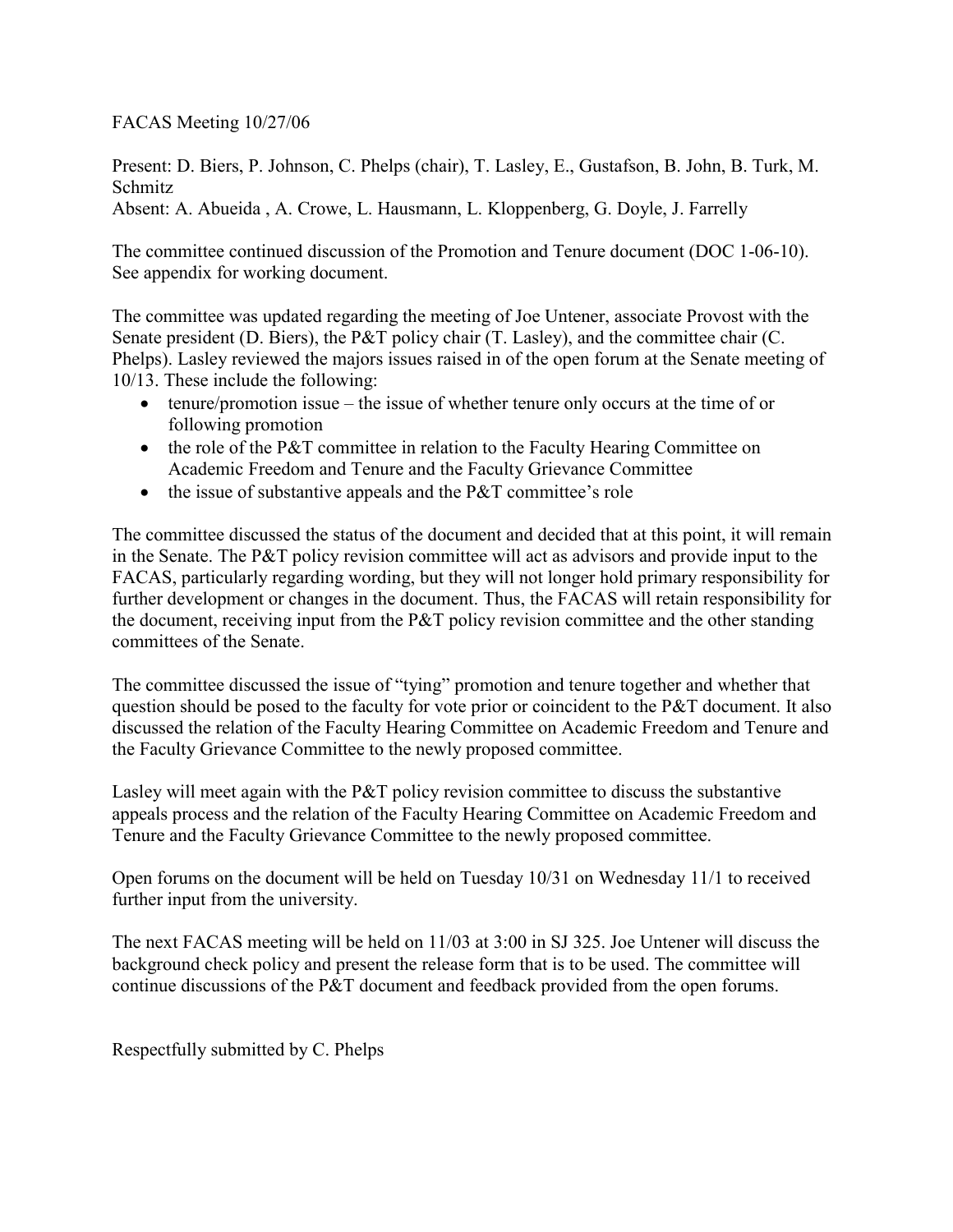### Appendix

## **UNIVERSITY PROMOTION & TENURE COMMITTEE**

### A. Committee Purposes

The University Promotion & Tenure Committee is created for the following purposes.

- (i) The Committee has responsibility for reviewing and approving the guidelines for promotion and tenure (P&T) for all academic units (schools, libraries and college).
- (ii) The Committee has responsibility for hearing all procedural appeals. Appeals are considered solely on the grounds that: (a) approved academic unit and/or University P&T procedures or policies were not followed; or (b) impermissible criteria were used in making a P&T decision about a candidate's application.

### B. Unit P&T Document Reviews

- (i) The Committee will approve those academic unit documents that define clear, substantive and procedural criteria and are consistent with other University policies on P&T.
- (ii) Academic unit P&T documents must be approved by the University P&T Committee whenever any changes are proposed.
- (iii) In the event that the University  $P\&T$  Committee does not approve unit documents or proposed changes thereto, and if the dean of that unit disagrees with the decision of the University P&T Committee, the matter will be forwarded to the Provost for resolution*.*
- C. Application and Review Process
	- (i) Candidates must submit their application and supporting documentation for promotion and/or tenure no later than September 1.
	- (ii) The specific administrative process for submitting material, including to whom to submit documentation, must be specified in each academic unit's P&T guidelines.
	- (iii) Each academic unit P&T committee must make P&T recommendations in writing to the appropriate academic Dean by November  $15<sup>th</sup>$  of each calendar year.
	- (iv) Each academic unit Dean must inform candidates in writing regarding his or her recommendation by November  $30<sup>th</sup>$ .
	- (v) Candidates receiving a negative recommendation who wish to submit a rebuttal have until December  $15<sup>th</sup>$  to do so.
	- (vi) The respective Dean must send a recommendation in writing to the Provost and inform the candidate of his or her decisions no later than the first business day following January 1<sup>st</sup>.
- D. Appeals to the Provost